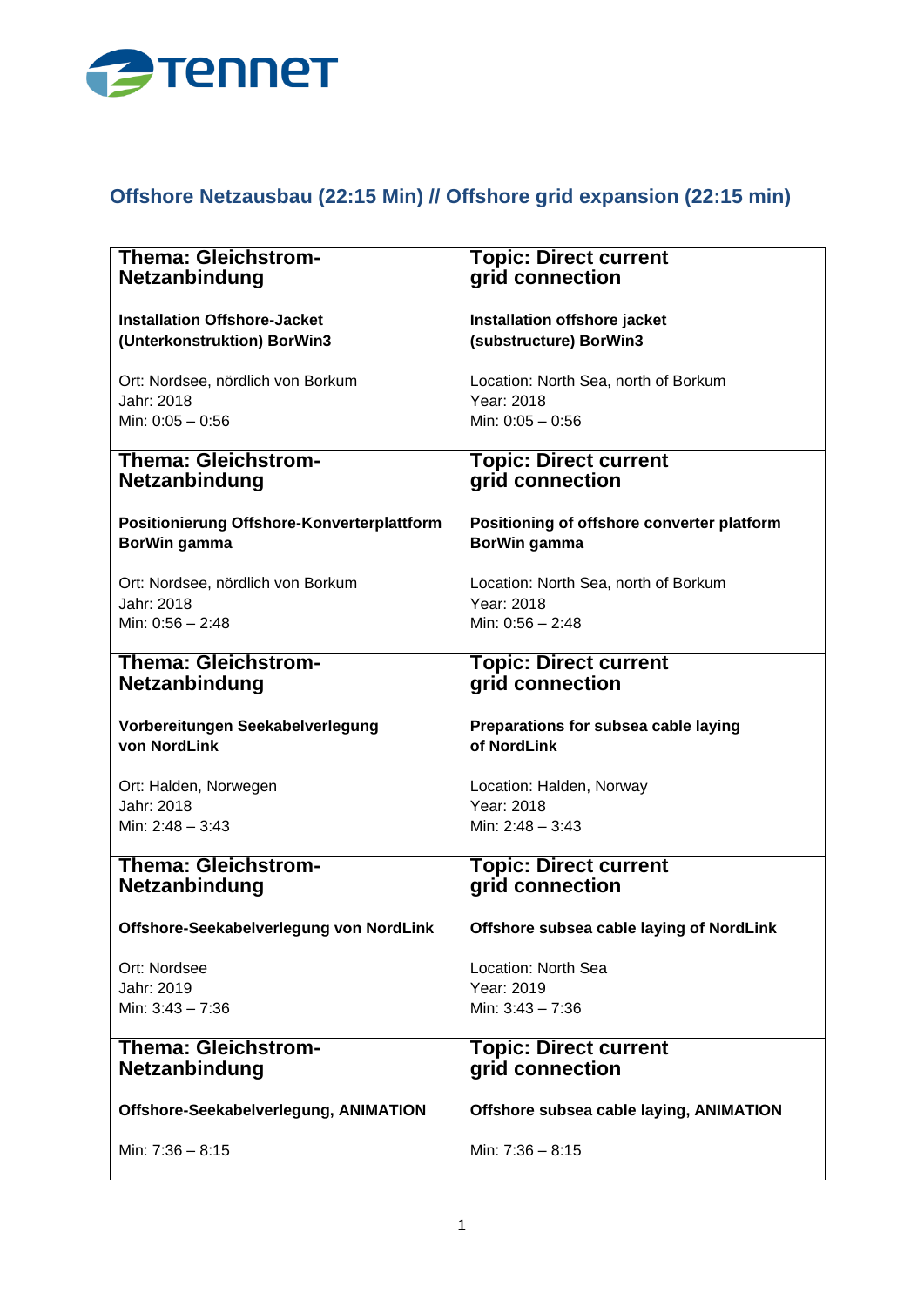

| <b>Thema: Gleichstrom-</b>                                                               | <b>Topic: Direct current</b>                                                                                        |
|------------------------------------------------------------------------------------------|---------------------------------------------------------------------------------------------------------------------|
| <b>Netzanbindung</b>                                                                     | grid connection                                                                                                     |
| <b>Umwandlung Drehstrom in Gleichstrom</b><br>auf Offshore-Konverterplattform, ANIMATION | <b>Conversion of alternating current into</b><br>direct current on offshore converter platform,<br><b>ANIMATION</b> |
| Min: $8:15 - 8:44$                                                                       | Min: $8:15 - 8:44$                                                                                                  |
| <b>Thema: Gleichstrom-</b>                                                               | <b>Topic: Direct current</b>                                                                                        |
| Netzanbindung                                                                            | grid connection                                                                                                     |
| Transport von Gleichstrom über See- und                                                  | Transport of direct current via sea and                                                                             |
| Erdkabel bis zur Konverteranlage,                                                        | underground cables to converter plant,                                                                              |
| <b>ANIMATION</b>                                                                         | <b>ANIMATION</b>                                                                                                    |
| Min: $8:44 - 8:59$                                                                       | Min: 8:44 - 8:59                                                                                                    |
| <b>Thema: Gleichstrom-</b>                                                               | <b>Topic: Direct current</b>                                                                                        |
| Netzanbindung                                                                            | grid connection                                                                                                     |
| <b>Umwandlung Gleichstrom in Drehstrom</b><br>in landseitiger Konverteranlage, ANIMATION | Conversion of direct current into alternating<br>current in offshore converter plant,<br><b>ANIMATION</b>           |
| Min: 8:59 - 9:19                                                                         | Min: 8:59 - 9:19                                                                                                    |
| <b>Thema: Gleichstrom-</b>                                                               | <b>Topic: Direct current</b>                                                                                        |
| <b>Netzanbindung</b>                                                                     | grid connection                                                                                                     |
| Nearshore-Seekabelverlegung                                                              | Nearshore subsea cable laying                                                                                       |
| Ort: Nordsee                                                                             | Location: North Sea                                                                                                 |
| Jahr: 2015                                                                               | Year: 2015                                                                                                          |
| Min: 9:19 - 10:30                                                                        | Min: 9:19 - 10:30                                                                                                   |
| <b>Thema: Gleichstrom-</b>                                                               | <b>Topic: Direct current</b>                                                                                        |
| <b>Netzanbindung</b>                                                                     | grid connection                                                                                                     |
| Einzug Leerrohre für Gleichstrom-Seekabel                                                | Pulling in empty pipe for direct current subsea                                                                     |
| von NordLink unter Büsumer                                                               | cable of NordLink beneath Büsum's land                                                                              |
| Landesschutzdeich                                                                        | protection dike                                                                                                     |
| Ort: Büsum                                                                               | Location: Büsum                                                                                                     |
| Jahr: 2017                                                                               | Year: 2017                                                                                                          |
| Min: 10:30 - 12:18                                                                       | Min: 10:30 - 12:18                                                                                                  |